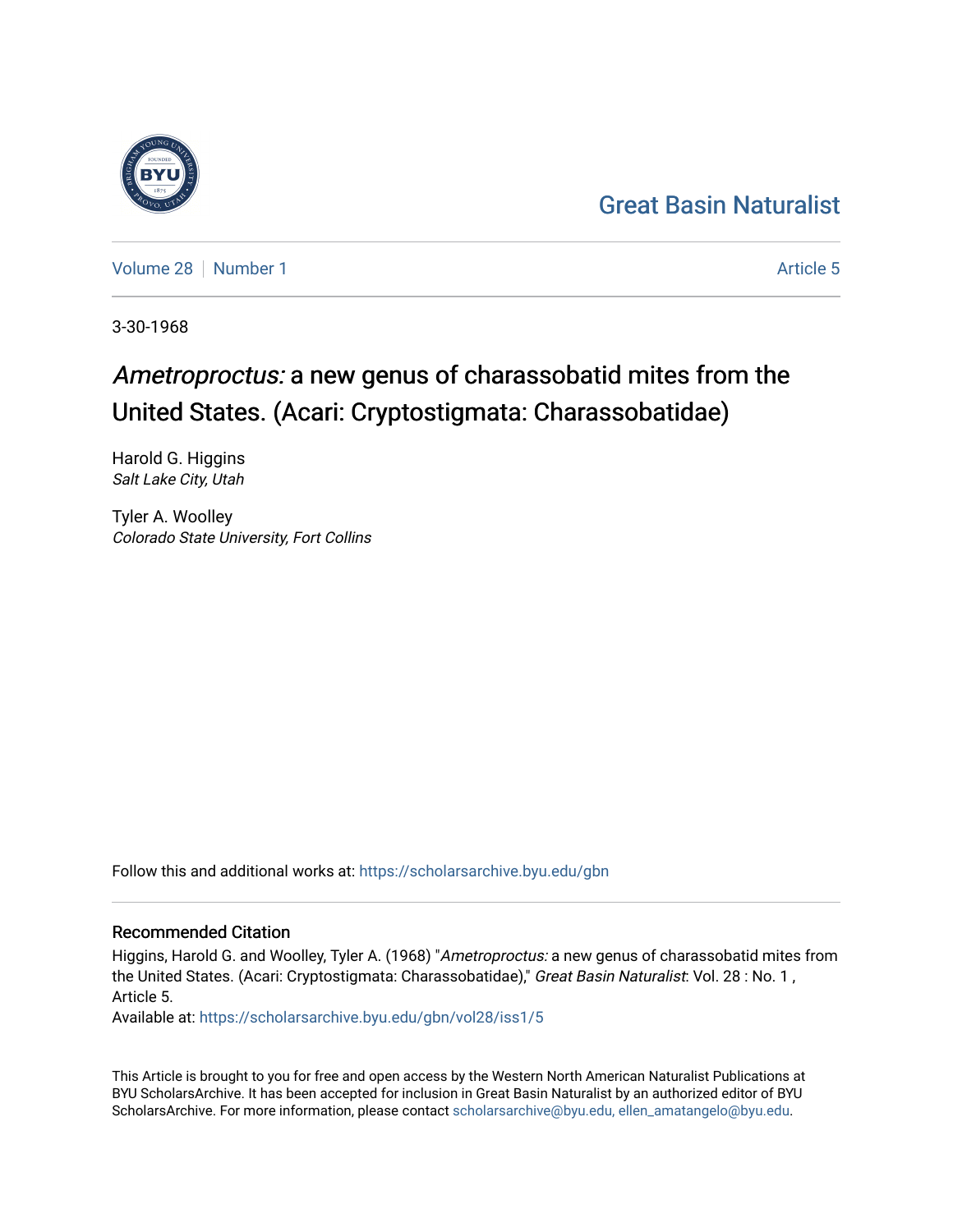## AMETROPROCTUS A NEW GENUS OF CHARASSOBATID MITES FROM THE UNITED STATES.. (ACARI: CRYPTOSIIGMATA. CHARASSOBATIDAE)

#### Harold G. Higgins<sup>1</sup> and Tyler A. Woolley<sup>2</sup>

Soil mites of the family Charassobatidae have been recorded previously from south and central America and New Zealand. In collections taken by the authors mainly in Utah and Colorado is a previously undescribed genus and species that is tentatively placed in this family. This new genus differs from other known charassobatids in having three claws and very large anal and genital apertures. It is placed in this family because of the large, projecting lamellae, the type of body setae, and the number of genital and anal setae. Limited collecting indicates that this new genus may be widespread in the mountains of western North America. A description of the genus and species follow below.

#### Ametroproctus n. gen. (Figs. 5, 6)

Lamellae large, extending over top of rostrum with a trans lamellae; lamellar and rostral hairs simple or feather-like; interlamellar hairs simple, small with tiny insertions; dorsosejugal suture distinct; dorsal setae small, inconspicuous, simple; sensillus clavate; large genital and anal apertures with four pairs of genital setae and two pairs of anal setae; legs heterotridactylus; hysterosoma tapered posteriorly; body covered with dense cerotegument. The generic name refers to the large anal aperture.

### Ametroproctus oresbios n. sp.

DESCRIPTION: Propodosoma about as long as wide; rostrum rather blunt, not visible from above; rostral hairs fine, simple; lamellae large, covering most of propodosoma. projecting beyond rostral tip; lamellar hairs simple; interlamellar hairs simple, small with tiny insertions located near level of exobothridial hairs; pseudostigmata cup-like directed up and out; sensillus clavate with a narrow pedicle and expanded setose head; dorsosejugal suture distinct, arched.

Hysterosoma generally oblong in outline tapering toward the posterior end; surface covered with a heavy cerotegument that hides the dorsal setae; dorsal surface as shown in Fig. 5.

Camerostome egg-shaped; ventral setae and apodemata as shown in Fig. 6; genital opening large, each cover with four setae; anal

<sup>1.</sup> 2965 South 14th East, Salt Lake City, Utah. 2. Department of Zoology, Colorado State University, Fort Collins, Colorado.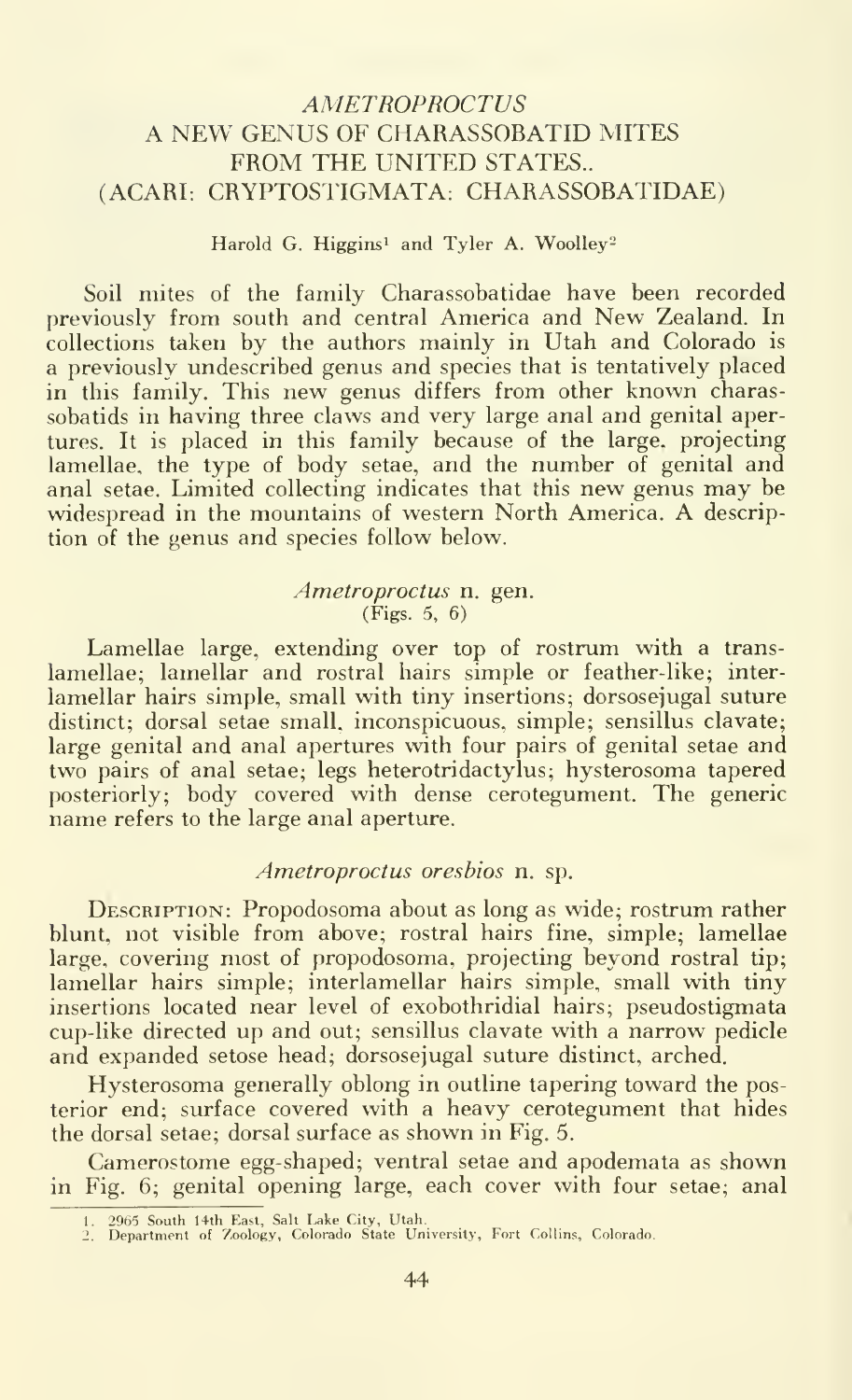

Figs. 1-2. Charassobates cavernosas Grandjean, 1929. Figs. 3-4. Topalia problematica Balogh and Csiszar, 1963. Figs. 5-6. Ametroproctus oresbios n. gen., n. sp.

opening large, pear-shaped, located close to genital opening with two simple setae on each cover; internal preanal piece present; heavy sclerotized bar between genital and anal plates at level of preanal piece;  $ada_1$  posterior to anal plate;  $ada_2$  lateral near middle of genital plate; fissure *iad* near anterior end of anal plate below sclerotized band.

Legs heavy, shorter than body, each with three unequal claws.

Size: length  $645\mu$ ; hysterosoma  $420\mu$ ; width  $390\mu$ .

LOCALITY: The type and four paratypes taken from moss at Alta, Utah. 2 Sept.. 1954 by H. Higgins; <sup>1</sup> specimen from Diamond Fork Canyon, Utah 17 June 1965 by H. Higgins; 3 specimens from lichens and moss at Ward, Colorado, 13 Sept.. 1958 by T. A. Woolley; 2 specimens from moss on Half Hill at Bellevue, Colorado. 4 August